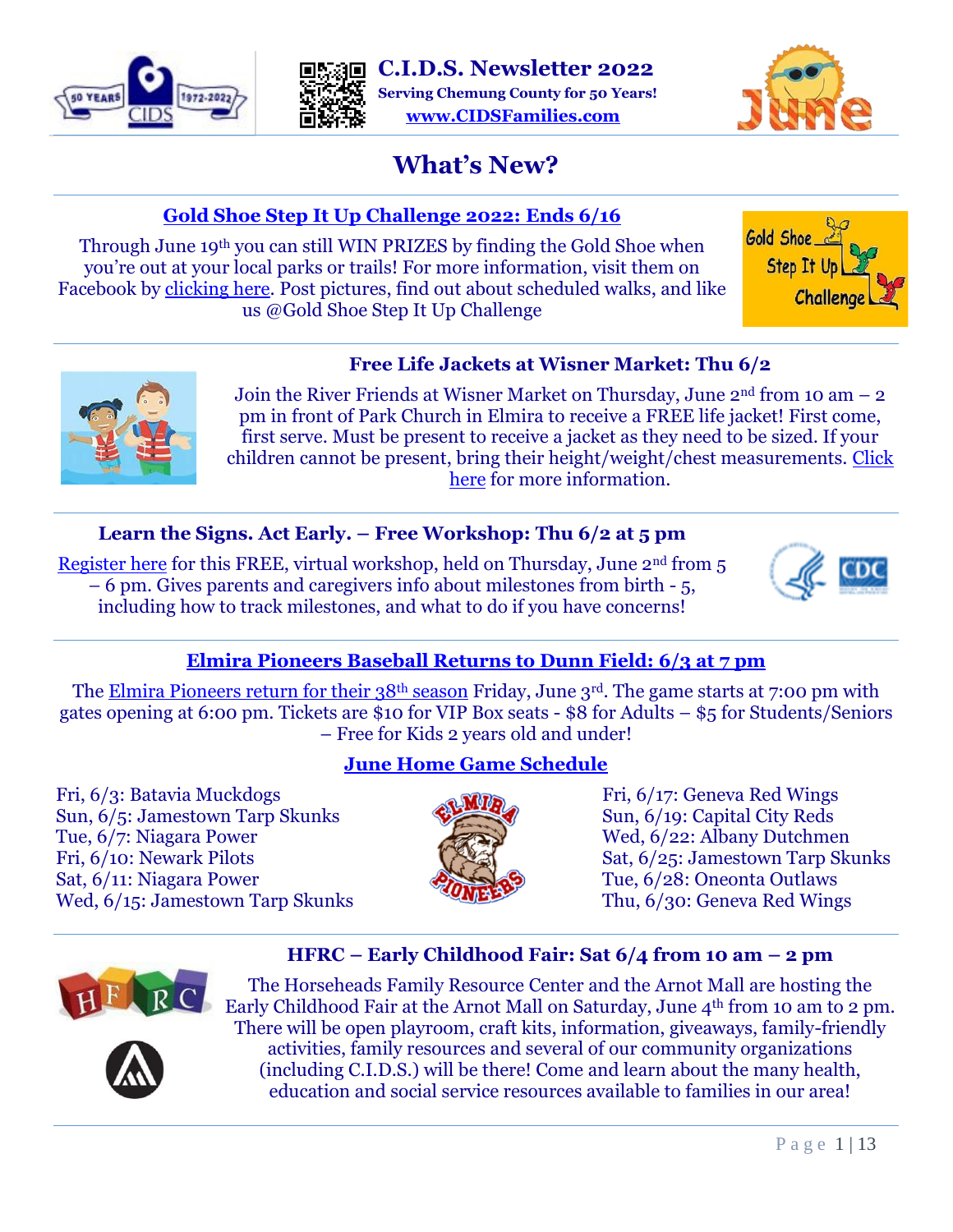





# **Chalk It Up for Our Youth: Saturdays in June, starting 6/4**



This summer workshop is open to all students grades  $3 - 12$ . Kids will take part in a hands-on study in the art of street painting! During the 4 Saturday sessions, from 10 am  $-$  12 pm, students will have the opportunity to practice using the sidewalks of downtown Elmira as their canvas! The end result will be participating in the 15<sup>th</sup> annual Elmira Street Painting Festival in July! Email [dlopenzo@elmiradowntown.com](mailto:dlopenzo@elmiradowntown.com) for more information and for application.

# **River Friends' Agnes Memorial Paddle – 50 years: 6/4 – 6/5**

River Friends and Cantata Singers invite the community to commemorate the 50th anniversary of the 1972 flood with the Agnes Flood Memorial Paddle. This 2 day event will begin on Saturday, June 4<sup>th</sup> (from Corning to Big Flats) and end on Sunday, June 5<sup>th</sup> (from Big Flats to Elmira). There will be a boxed lunch, environmental education panel, fun kids' program, [Los Panchos Food Truck,](http://lospanchostacotruck.com/) arts performances, and a free concert by Cantata Singers! Registration required. For more info and to register, [click here.](https://chemungriverfriends.org/wp/event/agnes-flood-memorial-paddle/)





#### **HFRC Night at Pioneers Game: 6/5 at 4:05 pm**

Horseheads Family Resource Center brings you HFRC Night at the Elmira Pioneers Baseball Game on Sunday, June 5<sup>th</sup> at 4:05 pm. All families can claim 2 FREE tickets per family. To reserve your 2 free tickets and order additional tickets at \$8 each, call the Pioneers at 607-734-7825. The tickets will be held at the "will-call" window.

#### **[Summer Cohesion](https://www.chemungcountyny.gov/567/Summer-Cohesion) 2022 – Registration Begins: 6/6 at 9 am**

This 6-week, drop-in, recreational, educational, and cultural enrichment program provides children ages  $4 - 12$  with a safe, structured, and fun summer! It is feebased and runs Mon – Fri from  $7/5 - 8/12$ . This school-based program takes place at numerous sites throughout Chemung County. Kids participate in arts and crafts, indoor/outdoor games, attend special performances, and travel to local libraries, parks, and museums. At each site, children learn about water safety, nature, life skills, and cultural enrichment - just to name a few. For more information, including viewing the brochure, visit [ChemungYouth.com.](https://www.chemungcountyny.gov/567/Summer-Cohesion) To register you must [create an account here,](https://chemungcountyny.myrec.com/info/household/add_step_01.aspx) then sign in and register.





#### **[The Fatherhood Connection: Tuesdays at 6](https://files.constantcontact.com/2029c0f9001/835fcfea-8dd2-4906-b39c-20c47d30dd30.pdf?rdr=true) pm**

This 10-week program, held on Tuesdays at 6 pm from May 24<sup>th</sup> to July 26<sup>th</sup>, encourages fathers to share their life experiences and become open to explore various ways to raise their children in a comfortable, non-judgmental and supportive atmosphere. Contact Bob Lecher at 586-292-5454 to register or for more information.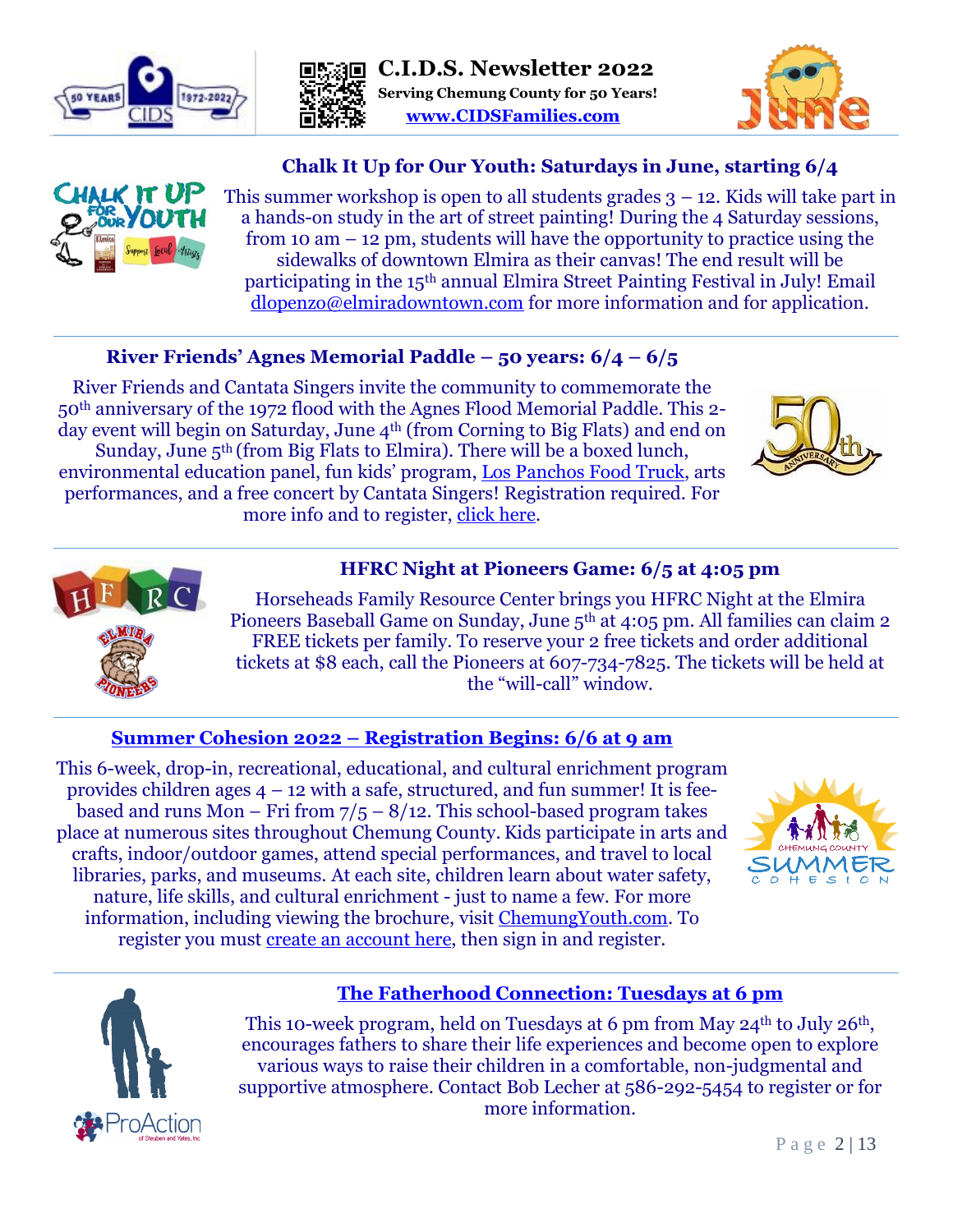







# **Father's Day: Sun 6/19**

Visit [Books by the Bushel](https://www.booksbythebushel.com/free-literacy-activities/) for fun activities such as this [Father's Day Scavenger](https://www.booksbythebushel.com/content/FathersDayScavengerHunt.pdf)  [Hunt](https://www.booksbythebushel.com/content/FathersDayScavengerHunt.pdf) and these other [Father's Day Activities](https://www.booksbythebushel.com/content/FathersDay.pdf). Visit the [June Activities](https://www.booksbythebushel.com/june-activities/) page for Spanish versions and much more June fun!

# **Juneteenth 6/19 (Observed 6/20)**

Enjoy these [Juneteenth Activities](https://www.booksbythebushel.com/content/Juneteenth.pdf) and these [Juneteenth Children's Books](https://starcat.stls.org/client/en_US/default/search/results?qu=juneteenth&qf=-ITEMCAT2%09Item+Category%091%3AADULT%09Adult+%7C%7C+1%3AUNKNOWN%09Unknown+%7C%7C+1%3AYOUNGADULT%09Young+adult&ac=ITEMCAT2%09Item+Category%091%3AADULT%09Adult+%7C%7C+1%3AJUVENILE%09Juvenile+%7C%7C+1%3AUNKNOWN%09Unknown+%7C%7C+1%3AYOUNGADULT%09Young+adult) that can be borrowed at your local library! Check out this article put out by the Smithsonian National Museum of African American History & Culture on [Juneteenth for Kids](https://www.care.com/c/juneteenth-for-kids/#:~:text=The%20Smithsonian%20National%20Museum%20of%20African%20American%20History,Freedman%E2%80%99s%20Bureau.%20Enjoy%3A%20Special%20meal%20with%20loved%20ones.). Search online for more FREE children's Juneteenth resources.





BUREAU

#### **[Family Fun Thursdys at Eldridge Park: 6/23 from 5](https://www.facebook.com/events/502691601189085/?acontext=%7B%22event_action_history%22%3A%5b%7B%22surface%22%3A%22page%22%7D%5d%7D) – 9 pm**

Eldridge Park Carousel Preservation Society & the Chemung County Youth Bureau are kicking off the start of Summer Break with a new event called Family Fun Thursday! Join us for this family friendly event, fun for all ages on Thursday, June 23<sup>rd</sup>. Free Kiddieland Rides from  $5 - 9$  pm. Free performance by The Great [Dubois The World's Most Unique To](https://www.thegreatdubois.com/?fbclid=IwAR0nLasnBABOkrduvhz2W1Qht_Le8LonNZq9TqNyO9kBdB1Z5imO2jk_6PI)-Person Circus Show from 6 – 7 pm. Enjoy Foodies in the Park with [Heidi Ho's Food Truck](https://www.facebook.com/heidihosfoodtruck/?__cft__%5b0%5d=AZXJY6pLeMyIun-hNRMDmpL11wex3_BVcQuLXMQuWCqJqyYvdDuG1iojSoiJI3FscPN03fdNGBfEf4Tnqi2Rfme8fR2YEvHkmAOo__-e81kjzrS-Nd9XUMryhryXMOeVfBw&__tn__=q) on the Midway serving up their delicious sandwiches and poutine specials! And for desert, Kool Treats Novelty [Ice Cream Truck](https://www.facebook.com/kooltreatsicecream?__cft__%5b0%5d=AZXJY6pLeMyIun-hNRMDmpL11wex3_BVcQuLXMQuWCqJqyYvdDuG1iojSoiJI3FscPN03fdNGBfEf4Tnqi2Rfme8fR2YEvHkmAOo__-e81kjzrS-Nd9XUMryhryXMOeVfBw&__tn__=q) will be on site selling their delicious kid friendly novelty ice creams! Look for more Family Fun Thursdays at Eldridge Park in July/August!

# **[Chemung County SPCA Offering Expanded Services](https://www.mytwintiers.com/news-cat/local-news/chemung-county-spca-offering-expanded-services/?utm_source=nextdoor&utm_medium=RSS&utm_campaign=Nextdoor)**

After months of renovations, the Chemung County SPCA is offering affordable spay and neuter services, vaccines and more to come: for affordable spay/neuter clinics you can [click](https://www.chemungspca.org/affordable-spay-neuter-clinics) here; for affordable pet vaccination clinics, you can [click](https://www.chemungspca.org/affordable-vaccination-clinics)  [here;](https://www.chemungspca.org/affordable-vaccination-clinics) if you find kittens and need help, then you can [click](https://www.aspca.org/helping-people-pets/i-found-kittens-what-do-i-do?gclid=Cj0KCQjw1ouKBhC5ARIsAHXNMI9ejIoO31_MOtA7Sf3A-TWLZ6FKWGINeOqNm6XgwYkUFjmuSo-0GDkaAlENEALw_wcB) here; if you have a feral cat in your neighborhood in need of spaying/neutering, you can click [here.](https://www.chemungspca.org/community-cats)

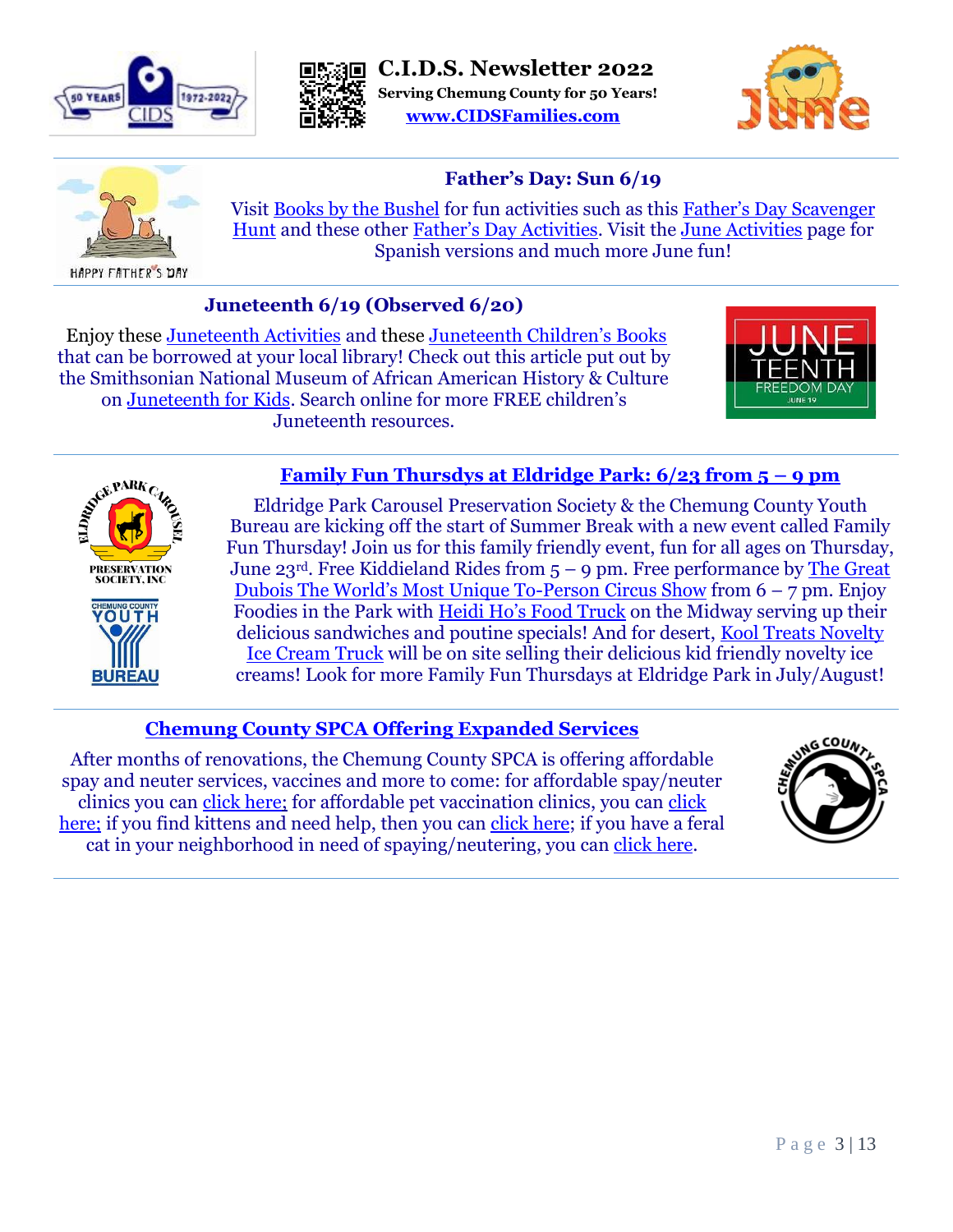





# **Local Farmers' Markets**

# **Wisner Market Opens for 25th Season: Thu 6/2, 10 am – 2 pm**

Wisner Market will be opening for its 25<sup>th</sup> year from June 2<sup>nd</sup> through September  $29<sup>th</sup>$ , every Thursday from 10 am  $-2$  pm at Wisner Park, between Langdon Plaza and the First Arena in downtown Elmira. Over 30 vendors offer a variety of products including fresh produce, cut flowers, candles, crafts and art. Entertainment is present at the stage and lunch is served throughout the park during the Market, which features specialties from many beloved local restaurants. Nonprofit organizations, such as C.I.D.S., participate as well, offering information and resources to the over 1,000 weekly visitors. For more information you can visit [WisnerMarket.org](https://wisnermarket.org/) or visit them [here on Facebook.](https://www.facebook.com/profile.php?id=100064357227149)





#### **Eastside Farmers' Market Opens for Season\*: Tue 6/21, 3 – 6 pm**

\*New Location: Brand Park! The Eastside Farmers' Market is back up and running this June at its new location in Brand Park, 301 Maple Ave on Elmira's southside! Join them Tuesdays from  $3 - 6$  pm from June 21st through September 27th. Enjoy weekly themes such as Kid Safe Summer, Chemung River Day, Dog Days of Summer, and many more! For more information, visit them [here on](https://www.facebook.com/EastSideMarketElmiraNY)  [Facebook.](https://www.facebook.com/EastSideMarketElmiraNY)

# **Grove Park Farmers' Market**

Elmira's Grove Park Farmers' Market, open Mondays from 3 – 6 pm from June 6th through October, offers locally raised fruits, vegetables, meats, eggs, cut flowers, breads, flours, dry beans and pastries. FMNP checks and EBT/SNAP accepted. With all the locally grown and made items, the Grove Park Farmers Market is a" full meal" market - get everything you need to make a delicious Locavore meal!



#### **LOUR HAPPY PLACE**



#### **[Chamberlain Acres Farmers Market: Sundays from 11 am](https://chamberlainacres.com/farmers-market) – 3 pm**

On Sundays year-round, Chamberlain Acres hosts a Farmers Market from 11am-3pm at 824 Broadway in Elmira. It's outside during the summer and in a warm greenhouse during the colder months. Veggies, meats, cheeses, baked goods, coffee, jams and jellies, maple syrup, honey, wine and so much more. Not all of these are here every week but many of them are.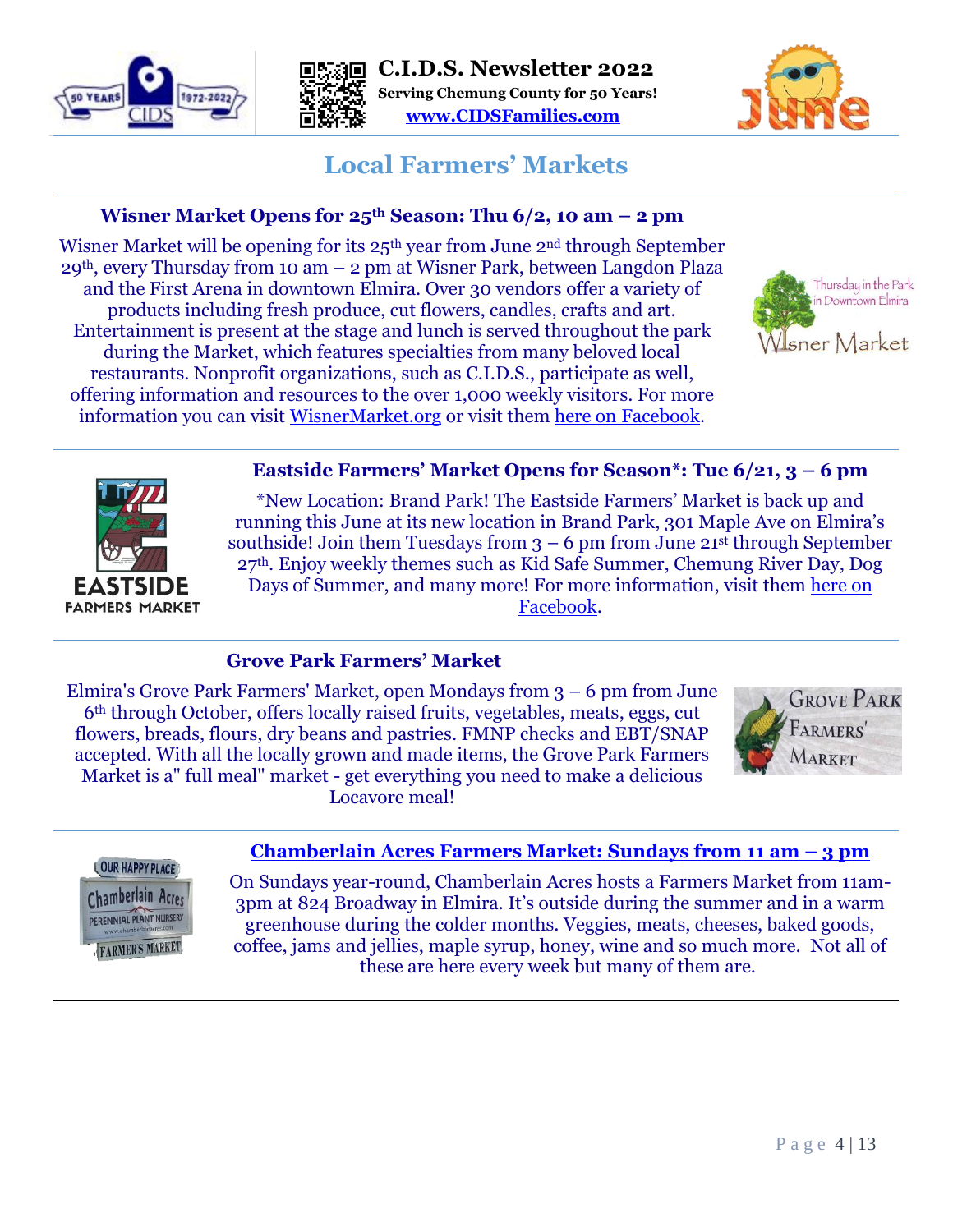





# **Resources, Events & Things to Do**

# **[Horseheads Family Resource Center Calendar: June](http://www.horseheadsfamilyresourcecenter.org/) 2022**

You can come and play any time during our open hours at our Playful Learning Program at 2 locations! All families are welcome and there is no charge! For a look at the calendar, visit them at [HorseheadsFamilyResourceCenter.org](file://///server2016/Shared/Users/kolthof/Desktop/Judy/Newletters/HorseheadsFamilyResourceCenter.org) and scroll to "Program Calendar"!

# **HFRC Scavenger Hunt**

Families are invited to stop by the HFRC Arnot Mall Playroom for a fun scavenger hunt around the mall! Follow the directions, find the images around the mall, then drop the finished pages in the green box for a chance to win prizes!

**Early Intervention – Parent Support Group: 6/7 from 5 – 6pm**

EI is offering FREE snack and childcare from  $5 - 6$  pm on the 1<sup>st</sup> Tuesday of every month at the HFRC location at the Arnot Mall. Contact Mary Jo Wallner at 607- 731-5912. Open to all families.

**Nutrition Workshop & Cooking Demo: 6/14 from 5 – 6 pm** On the second Tuesday of each month at 5 pm chat with a nutrition educator from the Food Bank, sample a healthy dish, and take home some nutrition education goodies! The next Workshop is at our church location. Childcare will be provided! Registration is not required.



# **[Elmira Family Resource Center Calendar: June](https://www.facebook.com/336609863488845/photos/a.356337024849462/1373133563169798/) 2022**

Make it Mondays, Taste Test Tuesdays, Nature Walks at Tanglewood, Park Playdates, Zoom Storytimes, Wiggle Wednesdays, and Thinker Thursdays. Visit them here [on Facebook](https://www.facebook.com/336609863488845/photos/a.356337024849462/1348468128969675/) to view the calendar, for updates, and to stay connected.

# **Baby Bistro: Wednesday 6/15 from 3:30 – 4:30 pm**



Baby Bistro from TTBN allows families to meet other moms/families, ask lactation specialists questions, learn about breastfeeding topics, and help support other moms! This is a FREE support group for ALL moms, moms to be and their families! Join via Zoom at [https://zoom.us/j/92614472566,](https://zoom.us/j/92614472566) from 3:30 – 4:30 pm on the second Wednesday of each month! For more info, call 607.737.2039.

# **CCLD – [Seed Lending Library](https://ccld.lib.ny.us/2019/08/27/grown-from-cclds-seed-lending-library/)**



The Chemung County Library District's Seed Lending Library is ready to browse any time they are open, so check it out! Seed lending is easy: visit our seed collection, check out the seeds that interest you, and bring back seeds you harvest in the fall! Come visit the Reference Desk on the 2nd floor at Steele Library for more information and, to check out some seeds!



Horseheads Family **Resource Center**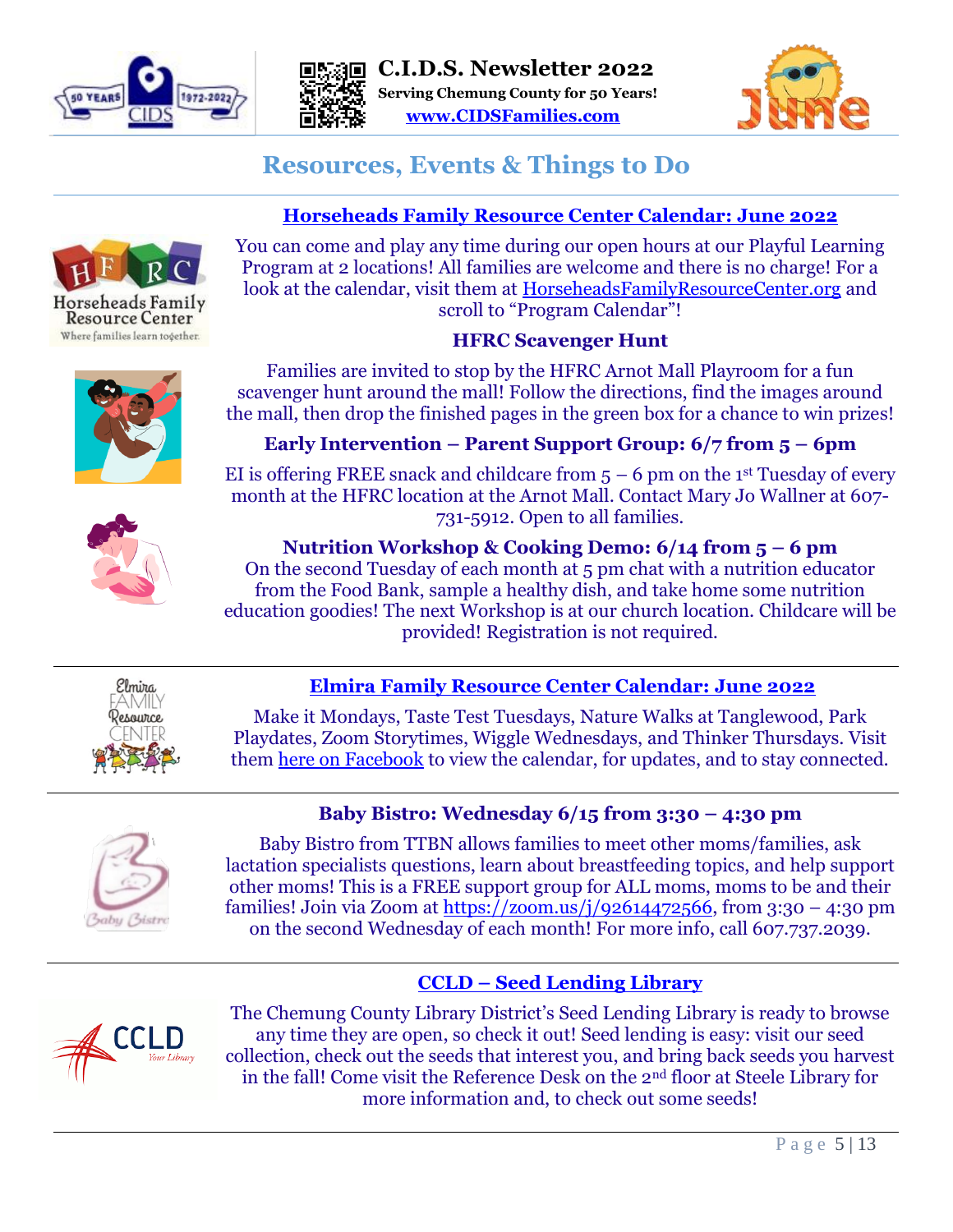

**C.I.D.S. Newsletter 2022 Serving Chemung County for 50 Years!**



**[www.CIDSFamilies.com](http://www.cidsfamilies.com/)**

# **[Eldridge Park](http://eldridgepark.org/new/)**

Enjoy Eldridge Park's many attractions: the 1890s Looff Carousel, Thunderbirds, Tilt-A-Whirl, Jasper II Boat Tour, paddle boats, mini golf, disk golf, Pony Carts, Turtle Chase, Kiddie Boats and Mini Train! Friday  $5 - 9$  pm, Saturday & Sunday  $12 - 8$  pm.

#### **Sat, 6/11 from 4 – 8 pm: [Foodies in Eldridge Park](https://www.facebook.com/events/1122363658309770/?acontext=%7B%22event_action_history%22%3A%5b%7B%22surface%22%3A%22page%22%7D%5d%7D) – [Ransom's Cluck & Smoke](https://www.facebook.com/Ransoms-Cluck-Smoke-102347124846998/)**

Ransom's Cluck & Smoke Food Truck will be bringing their delicious BBQ sandwiches to the Midway! Enjoy some dinner and finish it off with dessert at the Lake Side Cafe!

# **from 5 – 8 pm: [Concerts in Eldridge Park](https://www.facebook.com/events/1623159628038131/?acontext=%7B%22event_action_history%22%3A%5b%7B%22surface%22%3A%22page%22%7D%5d%7D) – [The Ampersand Project](https://www.facebook.com/theampersandprojectmusic)**

The Ampersand Project is an Acoustic Duo covering songs from the rock, pop, and country genres and plays anywhere they can find a stage; including but not limited to their home area of Upstate NY and the Finger Lakes region.

# **Sun, 6/12 from 11 am – 5 pm: [Meet a Mermaid at Eldridge Park](https://www.facebook.com/events/198216425836325/?acontext=%7B%22event_action_history%22%3A%5b%7B%22surface%22%3A%22page%22%7D%5d%7D)**

Eldridge Park Carousel Preservation Society invites you to explore the magical underwater world of mermaids! Circus Siren Pod will be on site from 11:00am to 5:00pm with their travel tank and 2 of their talented merfolk artists.

# **Fri, 6/17 from 5 – 9 pm: [Friday Fish Fry](https://www.facebook.com/events/941510416539762/?acontext=%7B%22event_action_history%22%3A%5b%7B%22surface%22%3A%22page%22%7D%5d%7D) – [Lighthouse BBQ](https://www.facebook.com/wheresmokemeetswater/)**

Lighthouse BBQ Food Truck will be on the Midway serving up Friday Fish Fry! Enjoy some dinner and finish it off with dessert at our Lake Side Cafe!

# **Thu, 6/23 from 5 – 9 pm: [Family Fun Thursday at Eldridge Park](https://www.facebook.com/events/502691601189085/?acontext=%7B%22event_action_history%22%3A%5b%7B%22surface%22%3A%22page%22%7D%5d%7D)**

(Please see the "What's New" section of this newsletter for more information) Eldridge Park Carousel Preservation Society & The Chemung County Youth Bureau are kicking off the start of Summer Break with a new event called Family Fun Thursdays! Join us for this Family Friendly event with fun for all ages. Look for 3 more Family Fun Thursdays at Eldridge Park in July and August!

#### **Sat, 6/25 from 4 – 8 pm: [Eldridge Park Summer Car Show](https://www.facebook.com/events/248384450792971/?acontext=%7B%22event_action_history%22%3A%5b%7B%22surface%22%3A%22page%22%7D%5d%7D) & [Concert by Doc Possum](https://www.facebook.com/events/4780431535371478/?acontext=%7B%22event_action_history%22%3A%5b%7B%22surface%22%3A%22page%22%7D%5d%7D)**

Eldridge Park Carousel Preservation Society invites you to their annual Summer Car Show with music by Doc Possum from 5 – 8 pm. Ride the rides, enjoy the views, grab a snack, and catch some tunes!

# **[Harris Hill](https://harrishillamusements.com/)'s 75th Season**



For 75 years, Harris Hill Amusement Park has helped families have fun together! Their spring part-time hours are from  $5 - 8$  pm M - F and 12 noon  $- 8$  pm on the weekends. Affordable family fun for everyone with mini golf, arcade, batting cages, kiddie rides, go-carts, driving range, concessions, beautiful view, picnic area, pool (in the summer), National Soaring Museum, sailplane rides and more! Free parking, free admission, affordable fun! **Cash Only!** Visit them on [Facebook](https://www.facebook.com/Harris-Hill-Amusement-Park-117441601609100) or at [HarrisHillAmusements.com.](https://harrishillamusements.com/)

**[Wings of Eagles Discover Center](https://www.wingsofeagles.com/)**



Take self-guided tours of the museum's collection of aircraft, engines, flight simulators and exhibit displays. Fri – Sun, 10 am – 3 pm, \$7 for adults, \$4.50 for ages 6-17, free for children 5 and under, and \$18 per family (2 adults & 3 children). Escape Rooms available by emailing [info@wingsofeagles.com.](mailto:info@wingsofeagles.com)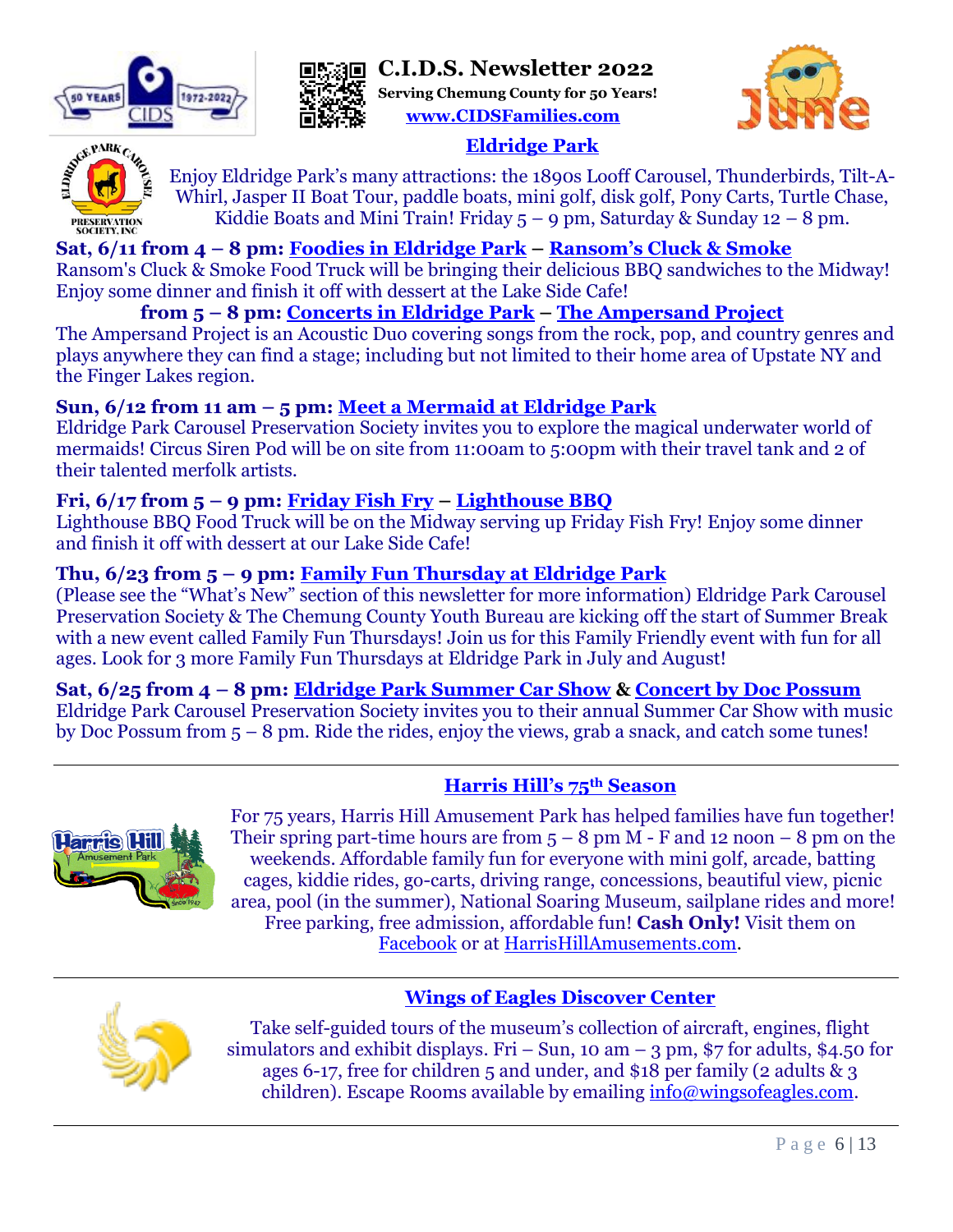#### Saturdays & Sundays from  $1 - 3:30$ . Admission is \$10 and skate rental is \$4. Host a birthday party, family reunion, graduation, or a get together for scouts, school,

**[Skating at Joycrest](https://www.facebook.com/joycrestskatingrink)** Joycrest Skating Rink is open for skating Friday evenings from 7 – 9:30 and

legacy of over 40 years of preservation! OPEN Tuesday – Friday,  $9 \text{ am} - 4 \text{ pm}$ , and Saturday 10 am – 4 pm. Trails are open dawn to dusk year-round at both

& Museum is FREE!

**Summer Camp Registration Now Open!** Take a look at our guide as we have updated our favorite camps and have added some exciting new ones! Be sure to sign up soon, as spaces are going quickly! [Register Here!](https://www.tanglewoodnaturecenter.com/camp?fbclid=IwAR1zSzoChgK19QEg3T4aUbvm0SPYUYQW9gkHW-MNgtoIf4VsJWJwNlHyteU)

or church! There are 2 party rooms available for open skate or private events. To book your event, call 607.732.0494 or email [info@joycrestsports.com.](mailto:info@joycrestsports.com)

# **[Unstructured Playtime](https://www.facebook.com/SkyGymnasticsLLC) (UPT) at [Sky Gymnastics](http://www.skygymnastics.com/)**

Is your child in need of a place to get out some energy? UPT is open gym time for parents & children to play together with full use of the gym to explore! Ages 6 months – 5 years, parent participation required, pre-registration required, space is limited. Fridays 11 am – 12 noon. \$10 per child. All families are expected to follow current COVID policies & procedures. [Register Here.](https://app.jackrabbitclass.com/eventcalendar.asp?orgID=150616)

# **Books by the Bushel Activities: Online**

Books by the Bushel's site offers Ideas by the Bushel with FREE literacy activities. Download as many as you like! For FREE seasonal/holiday/monthly- themed activities and worksheets go to [BooksbytheBushel.com.](https://www.booksbythebushel.com/free-literacy-activities/) For 2022 Monthly Activity Calendars go to [BooksbytheBushel.com/Calendars2022.](https://www.booksbythebushel.com/monthly-activity-calendars-2022/)

# **[FREE Luncheon with Community Wesleyan Church: 6](https://www.commwes.com/calendar?sapurl=Lyt4amd5L2xiL2V2LytzZGhzbTZqP2JyYW5kaW5nPXRydWUmZW1iZWQ9dHJ1ZSZyZWNlbnRSb3V0ZT1hcHAud2ViLWFwcC5saWJyYXJ5LmNhbGVuZGFyJnJlY2VudFJvdXRlU2x1Zz0lMkJqNTQ5NDlkJnN0YXJ0PTE2NDgzMTA0MDA=)/25**

These lunches are meant to provide a free meal to anyone in need! Join us at 2095 Grand Central Ave in Horseheads on the 4th Saturday of each month from 12 – 2 pm. We are currently providing take-out meals only. Please come, take away, and enjoy a free meal!

**[www.CIDSFamilies.com](http://www.cidsfamilies.com/)**





Tanglewood











**SO YEAR!** 



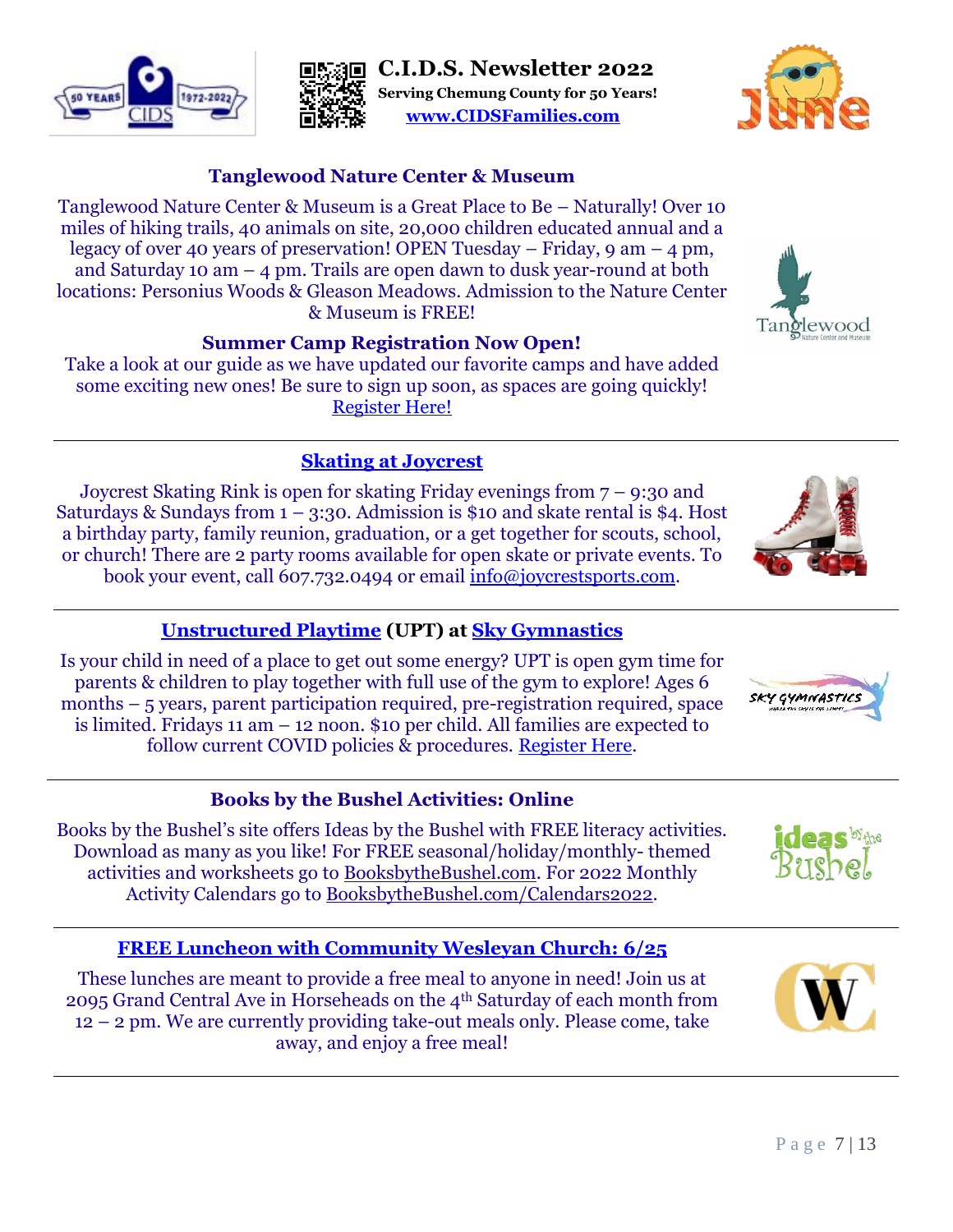





# **[Chemung County Library District](https://ccld.lib.ny.us/) Events – FREE! (CLOSED on Monday 6/20 for Juneteenth)**

**[Bookmobile Schedule](https://ccld.mhsoftware.com/ViewNonBannerMonth.html) & [Featured Services:](https://ccld.lib.ny.us/featured-services/)** Having trouble getting a ride to the library? Let the library come to you! All bookmobile materials are normally charged out until the next scheduled stop at your location and may also be returned to any Chemung County Library District Branch. Scan the QR code or click the link for the full schedule.

**June 1 – 15: Father's Day Give-a-way**

Winner announced June 16<sup>th</sup>! Good luck!







month long!

recommended for those old enough to wear them.

**Tuesdays from 10:30 – 11 am: Family Storytime** 

**Every Day in June: Interactive Story Kits** Steele Memorial Library Children's Department brings you: Interactive Stories! Each kit includes a library book for you to borrow and a kit full of treats, crafts, or lesson plans for you to follow along with the story! Call 607.733.9174 to borrow a story! While supplies last!

Come join us at the West Elmira Library for a fun time of stories, music, and movement! This story time is geared toward ages  $18$  months  $-$  3 years. Masks are









# Registration is required. Call 607.733.9174, email [edesk@stls.org.](mailto:edesk@stls.org) **Wednesday 6/8 from 5 – 6 pm: PRIDE Pizza Making Kit**

**Thursdays from 10:30 – 11 am: Tots and Tales Story Time**

**Thursdays from 3:30 – 4:30 pm: LEGO Club – Longest Train**

Steele Memorial Library brings you this live stream on Facebook Live on Wednesday, June 8<sup>th</sup> at 5 pm. Register to reserve a rainbow pizza kit by calling 607-733-9174.

Build with LEGOs at the Big Flats Library! This month's theme is Longest Train. Build train cars and connect them! Let's see how long we can get this train!

Come to Steele Memorial Library on Tuesdays at 10:30 am for Family Storytime!

# **Every Day in June: Scavenger Hunt – Gross Bugs**

Search the Big Flats Library all month long for hidden pictures! Find them all and earn a token for the prize machine!

Happy Father's Day from Horseheads Free Library! From June  $1 - 15$ , with each

checkout, enter to win an extraordinary basket of car wash/detail goodies!

**Every Day in June: Children's Take N Make – Handprint Jellyfish** Stop in to the Horseheads Free Library to pick up a Handprint Jellyfish craft all

# **Every Day in June: Pete the Cat Craft**

Stop by the Big Flats Library any day in June and make a cool Pete the Cat craft with 4 Groovy Buttons!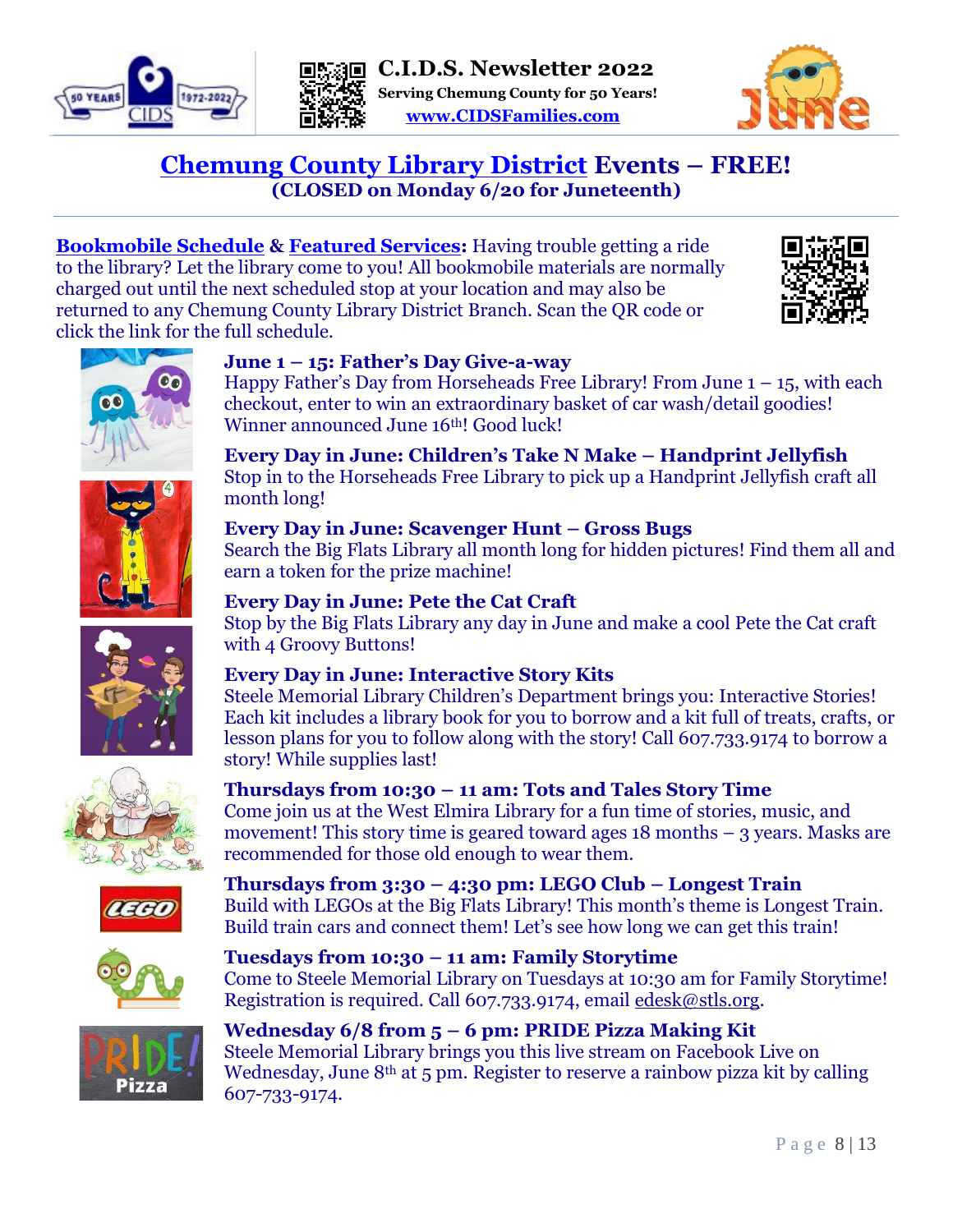













# **Thursday 6/9 from 6 – 7 pm: Musical BINGO**

Join us at the Steele Memorial Library for musical BINGO, we'll play a song you match the movie it comes from on your BINGO card. Recommended for ages 8 – 12. REGISTRATION IS REQUIRED.

# **Wednesday 6/15 from 3:30 – 4 pm: Children's Book Club**

Join Miss Kelly for a book club experience library where a picture book will be introduced and read. There will also be discussion questions, suggested activities and further reading suggestions. [Facebook.com/ChemungLibs](https://www.facebook.com/chemunglibs)

**Thursday 6/16 from 3:30 – 4:30 pm: Rainbow Lightning Craft** Stop by the Steele Memorial Library Children's Department on June 16th at 3:30 pm to craft watercolor lightning rainbows!

# **Friday 6/24 from 3:30 – 4:15 pm: Bingo for Kids**

Stop by the West Elmira Library for their monthly game of Bingo on the last Friday of every month for a chance to win prizes! This program is open to kids ages 12 and under. Even for kids who are beginning to read and write, Bingo can help with recognition of words and numbers.

# **Monday 6/27 from 4 – 5 pm: Family Summer Reading Club Kick-Off**

Join the West Elmira Library at 4 pm on Monday, June 27th to kick-off their summer, ocean-themed reading club! Beginning 6/27, sign up online and start logging your Summer Reading Club minutes & books to get entered for a chance to win weekly prizes! [Ccld.lib.ny.us/src](ccld.lib.ny.us/src)



**Tuesday 6/28 from 3 – 4 pm: Tanglewood Presents – Save the Ocean** Follow a mermaid and a sea turtle as they explore the ocean and learn about ocean trash based on the book *Save the Ocean*. You'll also have a chance to meet a live water and land turtle!



#### **Tuesday 6/28 from 3:30 – 4:30 pm: SRC Kick-Off Party**

Join Big Flats Library for their Summer Reading Club (for adults, teens and kids!) registration party on Tuesday, June 28<sup>th</sup> at 3:30pm! There will be a funny trivia challenge, crafts and cupcake decorating! Please call to register so there are enough cupcakes, 607-562-3300.

# **All of these events and more can be viewed by clicking on the [CCLD Calendar of Events.](https://ccld.mhsoftware.com/ViewCal.html?calendar_id=29)**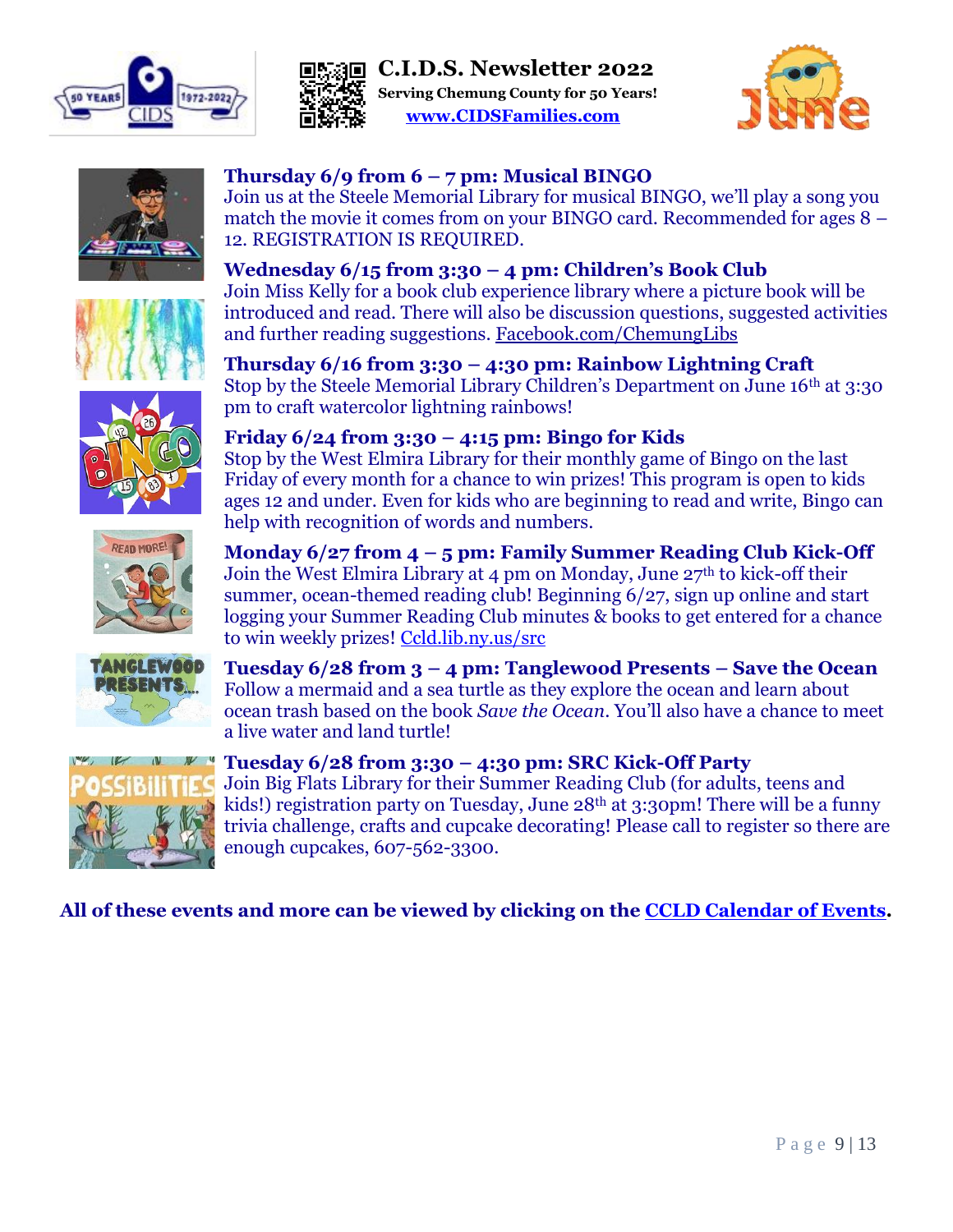





# **Additional Resources Available for Chemung County**

#### **Emotional Support Helplines/Hotlines**

*NY Project Hope Emotional Support Helpline*: Confidential. Anonymous. Free. Helping New Yorkers understand their reactions and emotions during COVID-19 through an emotional support helpline, education materials and trusted referrals. Call 1.844.863.9314 to speak to a crisis counselor.

*CRISIS Hotline*: If you are dealing with stress from the pandemic and need help, you can call the CRISIS Hotline at 607.442.6900. For more information about COVID-19 you can call the Chemung County Health Department at 607.737.2028, 103 Washington St, Elmira.

*NYS' Headspace*: – New York State Mental Health Resource. Even though New York continues to reopen and rebuild, we can't underestimate the mental and emotional strain of the pandemic. Visit [HeadSpace.com/N](https://headspace.com/ny)Y for free mindfulness resources or call the support hotline at 1.844.863.9314.

*2-1-1 HELPLINE*: If you need assistance finding food, paying housing bills, or other essential services, get in touch with your local 211 Helpline by dialing 2-1-1 on any phone to speak with someone who can help or go to [211helpline.org.](file://///server2016/Shared/Users/kolthof/Desktop/Judy/Newletters/211helpline.org) (Free & Confidential)

#### **COVID-19 Emergency Rental Assistance**

NYS's Emergency Rental Assistance Program: If you need rental assistance as a result of COVID-19, are behind in rent/utilities, or are at risk of homelessness, there are options available to you. [Apply here.](https://otda.ny.gov/programs/emergency-rental-assistance/) We can also help with saving your home, getting out of debt, buying your first home, food, personal care items, diapers and wipes, advocacy, empowerment groups & emergency housing. Call the Samaritan Center at 607.317.5801 or 607.734.4898.

#### **Smoke Alarms Save Lives!**

The RED CROSS can install a FREE smoke alarm in your home! Call 607.654.6109

#### **NYS Offers Childcare Resources**

If you are in search of childcare as you return to work following the COVID-19 period, The New York State Office of Children and Family Services Division of Child Care Services may be an important resource for finding local providers, knowing the latest health and safety regulations and receiving subsidized care for your child. For more information, click [here.](http://r20.rs6.net/tn.jsp?t=lqdgxobbb.0.0.cqezqpcab.0&id=preview&r=3&p=https%3A%2F%2Focfs.ny.gov%2Fmain%2Fchildcare%2Flooking.asp)

#### **Health Homes Children's Care Management**

If your child has experienced complex trauma and is struggling as a result then our Care Managers can work with your family to help with your child's needs! This might include helping to determine needs and available services, accessing healthcare and preventative care (i.e. dental), connecting to community programs, events and services, and more! To be eligible your child must be under 21, enrolled in Medicaid (active Medicaid), and residing in Chemung Co. Contact Senior Case Manager Haley Youngs, 607.426.7538.

#### **Diaper Bank is open at the Salvation Army**

The Salvation Army, 414 Lake St, provides diapers sizes newborn – 6 for children as well as adult sizes from 10 am – 3 pm! Participants are eligible based on their household income or categorically through Medicaid, WIC, TANF, SSI or SNAP. For questions contact Bianca Palese at 607.732.0314.

#### **[CDC Developmental Milestone Tracker App](https://www.cdc.gov/ncbddd/actearly/milestones-app.html)**

Milestones matter! From birth to age 5, your child should reach milestones in how he or she plays, learns, speaks, acts, and moves. Photos and videos in this app illustrate each milestone (starting at 2 months old) and make tracking them for your child easy and fun! Also available in Spanish. Learn the Signs. Act Early.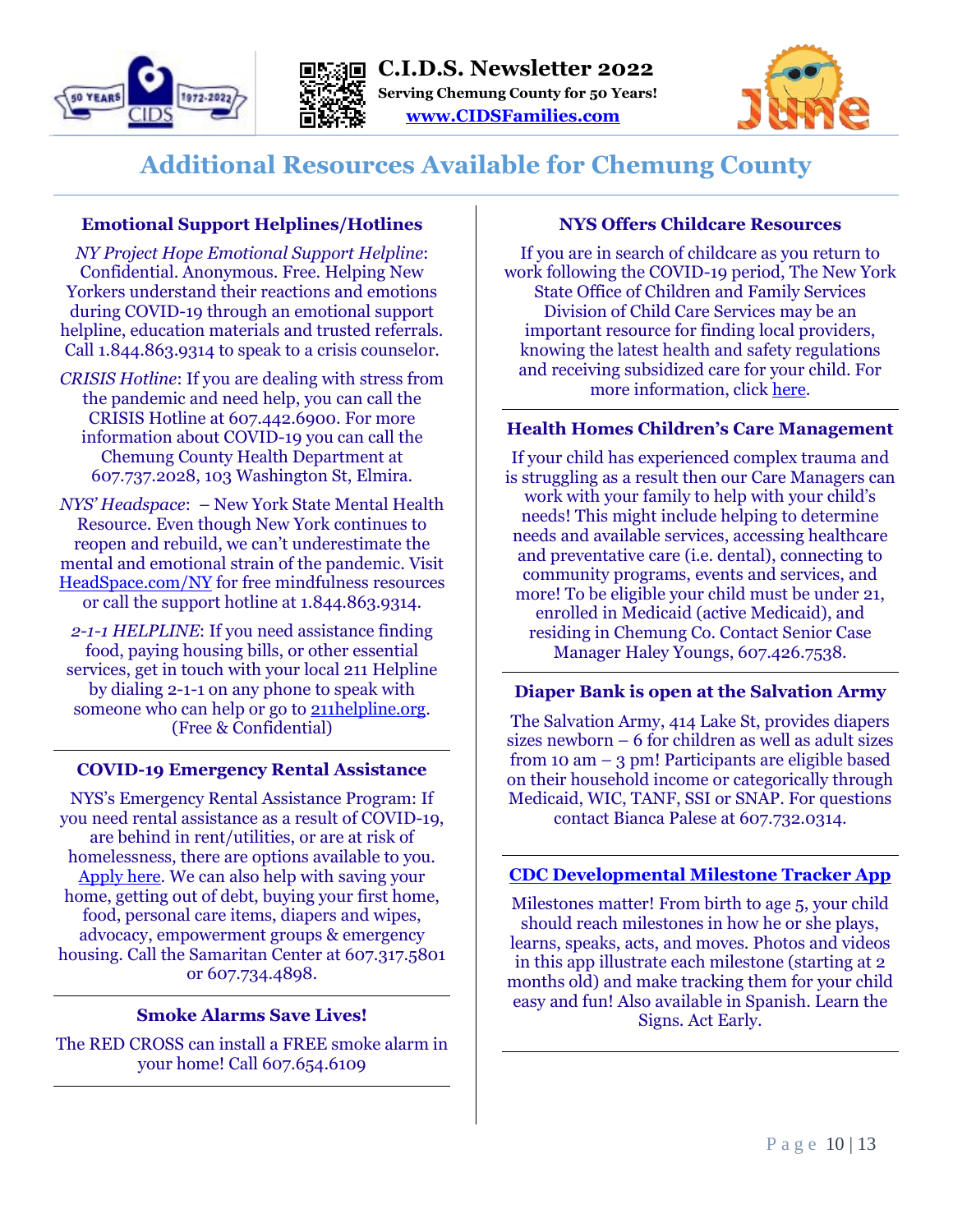





#### **Are you Fleeing Domestic Violence?**

Call the Salvation Army Safehouse/Domestic Violence 24/7 hotline at 607.732.1979 for emergency shelter, non-residential services and safety planning or call the First Step Victim Services 24/7 hotline at 607.742.9629 for nonresidential services and safety planning.

#### **Homeless and Need Shelter?**

Go to the Second Place East Homeless Shelter, 605B College Ave, Elmira, 607.732.5954. The shelter is closed from 12 - 1:00 pm.

#### **Having a hard time? Unsure of what your next step is?**

Reach out to one of your DSS Community Navigators to assist you to push through life's bumps. They can assist you with a variety of needs such as food, childcare, evictions, DSS applications and more. Locations in our area:

#### **Samaritan Center**

380 S Main St, Elmira 607.734.4898 **EOP**  650 Baldwin St, Elmira 607.734.6174

#### **Grocery Assistance, Food Bank & Food Pantry**

SNAP: Need Help Affording Groceries? SNAP Can Help! To see if you may be eligible, contact your Nutrition Outreach & Education Program Coordinator at 607.796.5592.

Food Bank of the Southern Tier: To find a nearby food pantry or meal program near you, just go to [FoodBankST.org](file://///server2016/Shared/Users/kolthof/Desktop/Judy/Newletters/FoodBankST.org) and click on FIND FOOD. Visit [HungerSolutionsNY.org/find-food-help/](file://///server2016/Shared/Users/kolthof/Desktop/Judy/Newletters/HungerSolutionsNY.org/find-food-help/) for more info on federal nutrition programs such as SNAP or WIC. You can also dial 2-1-1 to receive information on local services.

The Samaritan Food Pantry: Open Monday/Wednesday/Friday 10 am  $-$  12 and 1  $-$ 3:30 pm, Tuesday/Thursday  $1 - 3$  pm, 380 S Main St, Elmira – access the Samaritan Center from Mt Zoar St entrance.

# **[Bright by Text](https://brightbytext.org/Families)**

Quick tips for busy parents. Make the most of everyday interactions. [Sign up today by clicking](https://brightbytext.org/Families)  [here.](https://brightbytext.org/Families) Because kids don't come with instructions.

#### **WIC & Other Breastfeeding Resources**

*WIC (Women, Infants, Children) Program of Chemung/Schuyler Counties*: Need extra help with food, breastfeeding support or formula? Need to register, apply for a new eWIC card. WIC is the premier nutrition program in the country. Contact WIC to see if you qualify at 607.737.2039 or text Apply4WIC to 85511.

*Breast Pumps Through WIC*: WIC is offering assistance with acquiring breast pumps for those in need. Must be WIC eligible. Contact WIC at 607.737.2039.

*Whitt's End Breastfeeding and Lactation Services*: **J**ennifer Whitt with Whitt's End is available to offer prenatal support, consultations after delivery, and collaboration with your provider to assist you with your breastfeeding and/or lactation needs. Available by appointment only. Call Jennifer at 607.738.2091. Learn more at [WhittsEndLactation.com.](file://///server2016/Shared/Users/kolthof/Desktop/Judy/Newletters/whittsendlactation.com)

#### **Free Children's Books & PBS Kids E-Newsletter**

Free Books: Dolly Parton's Imagination Library offers FREE BOOKS for Young Readers! To be eligible your child must live in Chemung or Steuben County. FREE age-appropriate books are mailed monthly to your child from birth until age 5! Sign up at [UWST.org](file://///server2016/Shared/Users/kolthof/Desktop/Judy/Newletters/UWST.org)

PBS Kids E-Newsletter: Every day is full of possibilities and so is your child! Get activities and tips you can use to help kids learn at home emailed to you every week. Sign up here: [pbs.org/parents/newsletter](file://///server2016/Shared/Users/kolthof/Desktop/Judy/Newletters/pbs.org/parents/newsletter)

#### **Horseheads Family Resource Center**

The Horseheads Family Resource Center is a fun and welcoming place for all families at NO COST. [Learn more here.](http://www.horseheadsfamilyresourcecenter.org/)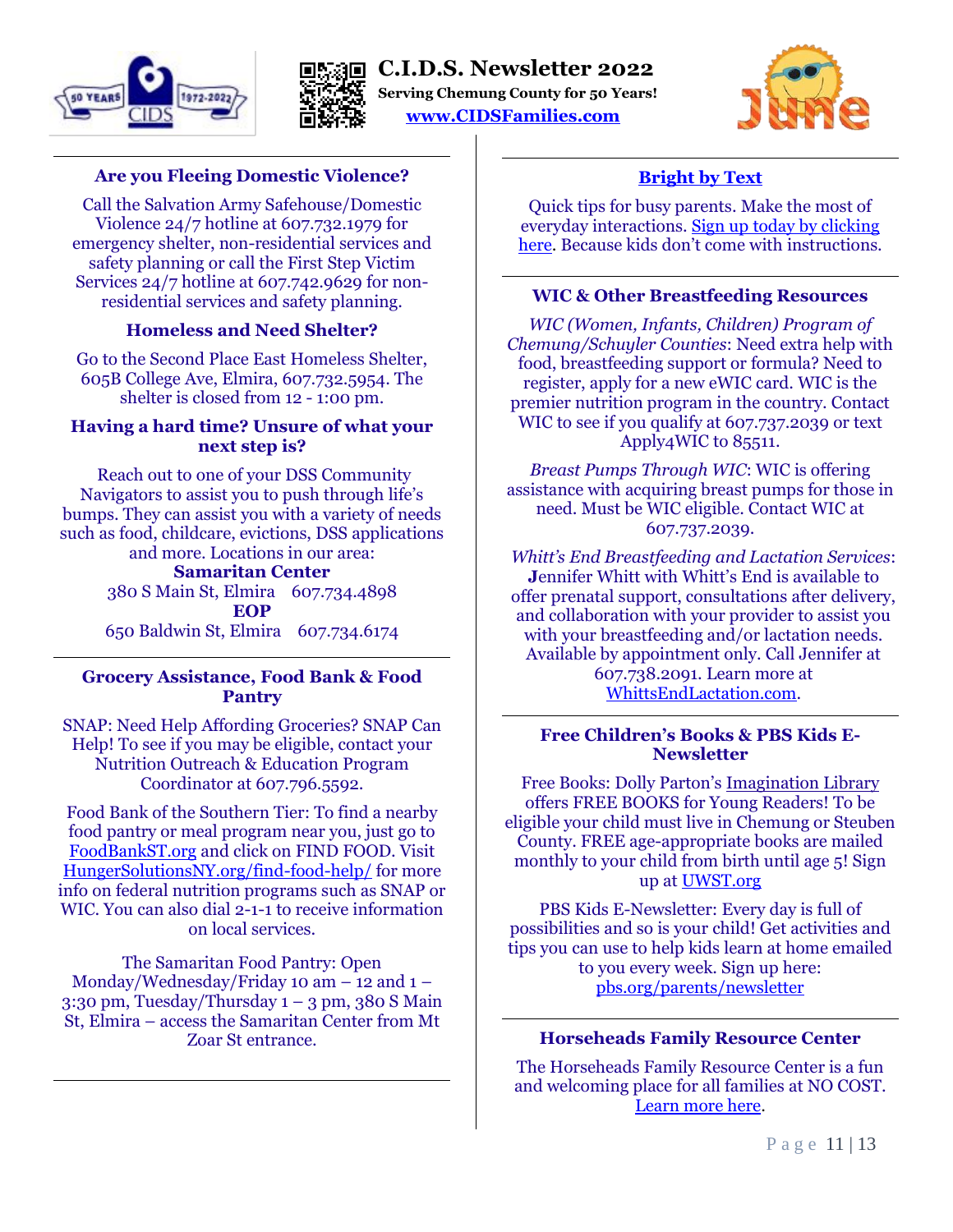





#### **NYBBA Offers Free Hair Cuts & More: Tuesdays & Fridays from 9 am – 2 pm**

The New York Beauty and Barber Academy, located at 200 Baldwin St in Elmira, offers FREE Hair Cuts, Hot Shaves, and 7 Wash and Styles on Tuesdays and Fridays from  $9 \text{ am} - 2$ pm. Call first at 607-733-7300.

#### **Pregnancy Resource Center**

Southern Tier Pregnancy Resource Center offers free pregnancy testing, free ultrasound, referrals to OB/GYN, referrals for Food Stamps, Medicaid, and much more, information on parenting, adoption and abortion. When you're facing an unplanned pregnancy our confidential peer counseling program is designed to answer all of your questions. 375 W Water St, Elmira, 607.732.2111

#### **Fidelis Care**

Fidelis Care is focused on the health and safety of our employees and the community during the COVID-19 outbreak. Do You Have Questions About Health Insurance? Fidelis Care offers quality, affordable health insurance for qualifying children and adults of all ages! Call your Fidelis Care Health Benefit Representative Lacinda Hamilton 607.361.3179.

#### **Afterschool Program, Clothing, Meals**

The Transformation Center at 314 W Church St in Elmira offers an afterschool program from  $3 - 5$ pm, free clothing daily from 10 am – 1 pm, and family indoor meals on Mondays and Thursdays starting at 5 pm. All programs are drop-in-welcome and free!

#### **Telehealth Station**

Free Urgent Care & Psychology Services Available at the Able2 Clinic, 1118 Charles St, Elmira 14904 607.734.9503.

#### **Text Updates Available for Addiction Services**

Addiction help is just a call, text or search away when you get in touch with 2-1-1 HELPLINE for referral to OASAS qualified drug treatment and recovery services. Text "Opioid" to 898211 to be automatically sent updates about services and resources near you.

#### **ABLE2 Dental Clinic**

Able2's Dental Clinic is committed to compassionate care and comprehensive services by licensed professionals in dentistry excellence. Medicaid, DentaQuest, United Health Care and private insurance are accepted. The staff is trained in the unique care involved with treating individuals with special needs.

#### **Elmira Bikes**

An all-volunteer-run community bike shop. Openshop: come in and learn to fix your bike or access low-cost bikes and parts! For more information visit them on Facebook

#### **NYSEG Recycling Program**

Recycle your old fridge and get \$50: Chances are your old refrigerator or freezer is adding to your electricity bill by an average of \$150/year. Recycle it, reduce your energy use and keep harmful material out of landfills. We'll pick it up for free and you'll pick up \$50!

New: Now you can also recycle an old working room air conditioner with your qualifying refrigerator or freezer pickup appointment and get an extra \$10!

To schedule an appointment and for more info, [Click Here.](https://www.nyseg.com/wps/portal/nyseg/saveenergy/rebatesandprograms/appliancerecyclingprogram?gclid=Cj0KCQiArt6PBhCoARIsAMF5wagPqefzc5n3HZFVrJMN4JcWULdOgH9iq1Ji7Qa5pabDdvOy1LwtSlYaAqmVEALw_wcB)